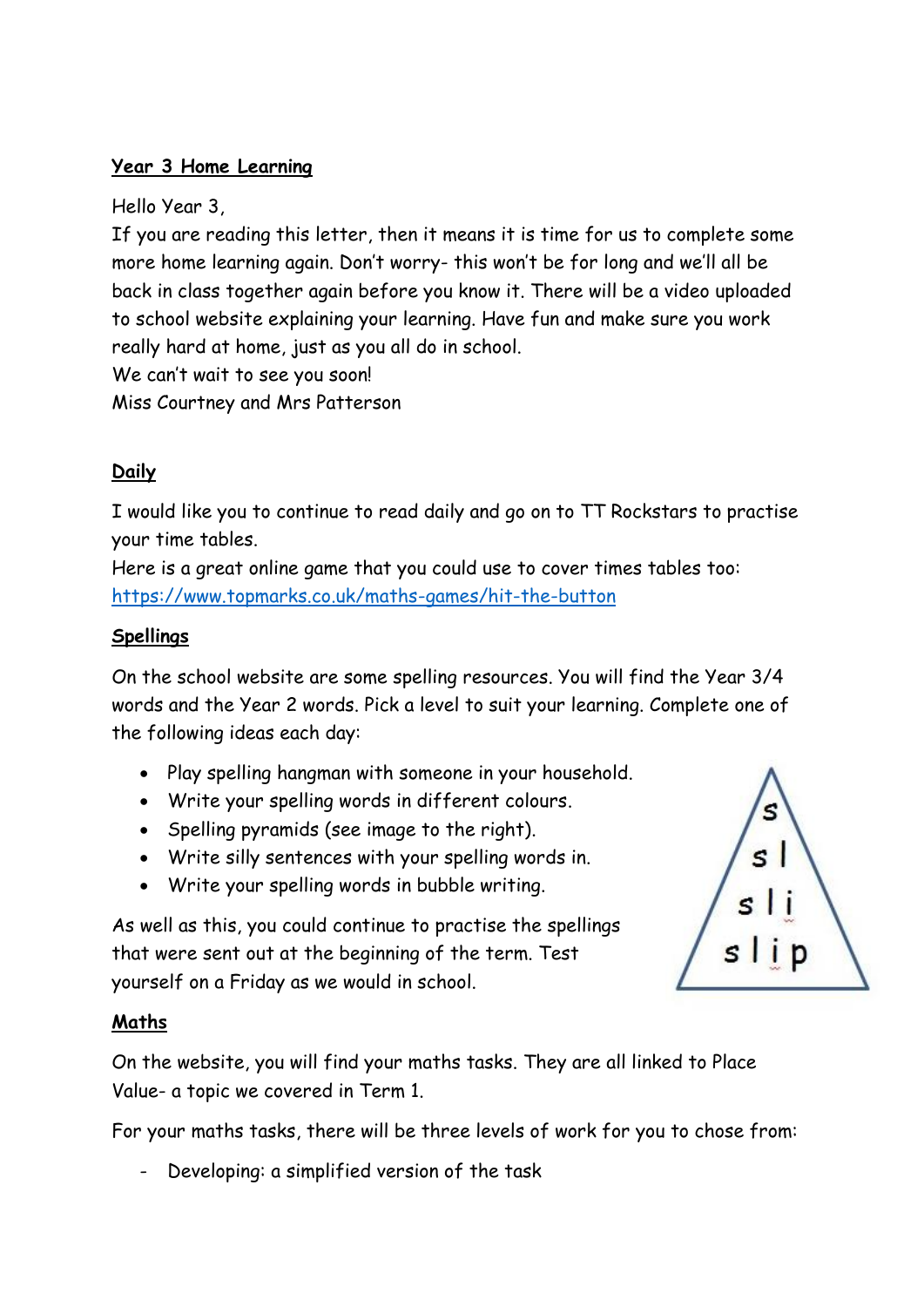- Expected: an average level
- Greater Depth: a more challenging version of the task

Here are some websites with some games that you could play before completing the worksheets:

<https://www.bbc.co.uk/bitesize/articles/z793p4j> <https://www.topmarks.co.uk/learning-to-count/place-value-basketball> <https://www.topmarks.co.uk/place-value/place-value-charts> <https://www.ictgames.com/mobilePage/lifeguards/index.html>

# **English- Fairy Tales**

Complete one task per day (some of the writing tasks may take two days):

1. Characters

Create a new fairy tale character for a story, Are they good or evil? They could be magical, a hero or even a talking animal. Write a few paragraphs about your character using adjectives and similes to describe them. After that, draw a picture of your character. Can you include alliteration?

2. Settings

Where does your character live? Do they live in a beautiful cottage in the middle of an enchanted woods or do they live in an old castle next to a swamp? Pick a setting, describe it and then draw it. Remember to think about all of the senses when describing your setting.

3. Plan a story

Plan a fairy tale story involving your new character and setting. You could base your story on a well-know tale e.g. Cinderella, Snow White or The Three Little Pigs. Write six sentences to list what happens in your story from the beginning to the end. You could draw a picture for each sentence.

4. Write your story- Introduction

Write the opening of your story. Introduce your characters and settings with descriptions. Use your best handwriting, similes and perfect punctuation.

5. Write your story- Middle section

Write the middle section of your story. This will be a few paragraphs and may take a couple of days. Really take your time writing an exciting middle part for your reader. Remember, there's normally a problem that a hero has to solve.